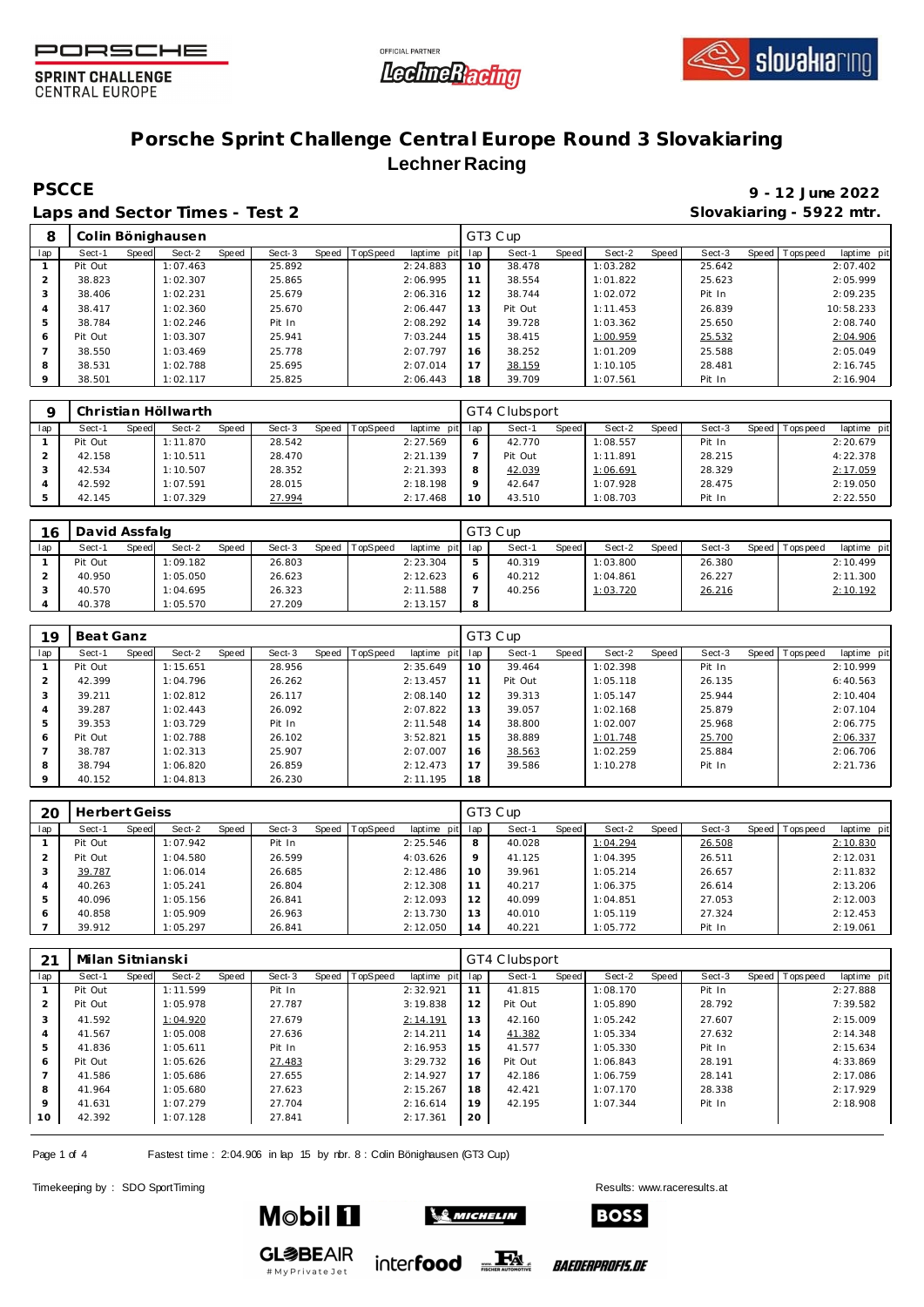





#### **Porsche Sprint Challenge Central Europe Round 3 Slovakiaring Lechner Racing**

**Laps and Sector Times - Test 2 Slovakiaring - 5922 mtr.**

**PSCCE 9 - 12 June 2022**

| 23            |         |       | Alexander Hagen Berg |       |        |       |          |             |     | GT3 Cup |       |          |       |        |                   |             |
|---------------|---------|-------|----------------------|-------|--------|-------|----------|-------------|-----|---------|-------|----------|-------|--------|-------------------|-------------|
| lap           | Sect-1  | Speed | Sect-2               | Speed | Sect-3 | Speed | TopSpeed | laptime pit | lap | Sect-1  | Speed | Sect-2   | Speed | Sect-3 | Speed   Tops peed | laptime pit |
|               | Pit Out |       | 1:16.156             |       | 28.087 |       |          | 2:36.480    | 10  | 38.403  |       | 1:01.542 |       | 25.856 |                   | 2:05.801    |
| $\mathcal{P}$ | 40.471  |       | 1:04.630             |       | 26.774 |       |          | 2:11.875    | 11  | 41.784  |       | 1:15.478 |       | Pit In |                   | 2:25.458    |
| 3             | 39.358  |       | 1:03.116             |       | 26.363 |       |          | 2:08.837    | 12  | Pit Out |       | 1:06.089 |       | 26.735 |                   | 6:57.447    |
| 4             | 38.935  |       | 1:02.097             |       | 26.097 |       |          | 2:07.129    | 13  | 39.495  |       | 1:02.230 |       | 26.061 |                   | 2:07.786    |
| 5             | 39.064  |       | 1:03.407             |       | Pit In |       |          | 2:10.647    | 14  | 39.244  |       | 1:02.734 |       | 26.263 |                   | 2:08.241    |
| 6             | Pit Out |       | 1:11.883             |       | 30.262 |       |          | 5:38.050    | 15  | 39.388  |       | 1:03.173 |       | 26.387 |                   | 2:08.948    |
|               | 39.565  |       | 1:07.269             |       | 28.885 |       |          | 2:15.719    | 16  | 39.192  |       | 1:02.593 |       | 26.325 |                   | 2:08.110    |
| 8             | 38.880  |       | 1:01.818             |       | 25.936 |       |          | 2:06.634    | 17  | 39.126  |       | 1:03.594 |       | 26.363 |                   | 2:09.083    |
| $\circ$       | 38.633  |       | 1:01.884             |       | 25.829 |       |          | 2:06.346    | 18  | 39.626  |       | 1:03.899 |       | Pit In |                   | 2:11.864    |

| 25  |         |       | Vinzent Höllwarth |       |        |       |          |             |     | GT3 Cup |       |          |       |        |         |           |             |
|-----|---------|-------|-------------------|-------|--------|-------|----------|-------------|-----|---------|-------|----------|-------|--------|---------|-----------|-------------|
| lap | Sect-1  | Speed | Sect-2            | Speed | Sect-3 | Speed | TopSpeed | laptime pit | lap | Sect-1  | Speed | Sect-2   | Speed | Sect-3 | Speed I | Tops peed | laptime pit |
|     | Pit Out |       | 1:05.207          |       | 26.369 |       |          | 2:16.816    | 9   | Pit Out |       | 1:03.161 |       | 25.674 |         |           | 4:23.564    |
|     | 38.686  |       | 1:01.811          |       | 25.492 |       |          | 2:05.989    | 10  | 38.758  |       | 1:02.118 |       | 25.809 |         |           | 2:06.685    |
|     | 38.442  |       | 1:02.078          |       | 25.678 |       |          | 2:06.198    | 11  | 38.785  |       | 1:03.009 |       | 28.380 |         |           | 2:10.174    |
|     | 38.616  |       | 1:02.177          |       | 25.858 |       |          | 2:06.651    | 12  | 38.746  |       | 1:01.767 |       | 25.527 |         |           | 2:06.040    |
|     | 38.527  |       | 1:03.718          |       | 25.740 |       |          | 2:07.985    | 13  | 38.613  |       | 1:02.418 |       | 25.503 |         |           | 2:06.534    |
| 6   | 38.687  |       | 1:01.910          |       | 25.817 |       |          | 2:06.414    | 14  | 38.705  |       | 1:01.791 |       | 25.658 |         |           | 2:06.154    |
|     | 38.606  |       | 1:01.908          |       | 25.740 |       |          | 2:06.254    | 15  | 39.021  |       | 1:02.827 |       | Pit In |         |           | 2:07.812    |
| 8   | 39.049  |       | 1:02.218          |       | Pit In |       |          | 2:07.339    | 16  |         |       |          |       |        |         |           |             |

| 26  | Ollie Jumper |       |          |       |        |       |                 |             |     | GT3 Cup |       |          |       |        |                |             |
|-----|--------------|-------|----------|-------|--------|-------|-----------------|-------------|-----|---------|-------|----------|-------|--------|----------------|-------------|
| lap | Sect-1       | Speed | Sect-2   | Speed | Sect-3 | Speed | <b>TopSpeed</b> | laptime pit | lap | Sect-1  | Speed | Sect-2   | Speed | Sect-3 | Speed Topspeed | laptime pit |
|     | Pit Out      |       | 1:09.168 |       | 26.743 |       |                 | 2:28.377    | 8   | 38.538  |       | 1:02.430 |       | 25.814 |                | 2:06.782    |
|     | 39.201       |       | 1:02.585 |       | 25.920 |       |                 | 2:07.706    | 9   | 38.765  |       | 1:01.645 |       | 25.701 |                | 2:06.111    |
|     | 38.884       |       | 1:02.058 |       | 26.024 |       |                 | 2:06.966    | 10  | 38.465  |       | 1:02.421 |       | 25.757 |                | 2:06.643    |
|     | 38.642       |       | 1:02.893 |       | 26.214 |       |                 | 2:07.749    |     | 38.472  |       | 1:01.712 |       | 25.705 |                | 2:05.889    |
|     | 38.770       |       | 1:02.543 |       | Pit In |       |                 | 2:08.076    | 12  | 38.671  |       | 1:01.522 |       | 25.784 |                | 2:05.977    |
| 6   | Pit Out      |       | 1:08.366 |       | 26.142 |       |                 | 7:33.214    | 13  | 39.147  |       | 1:02.415 |       | Pit In |                | 2:08.701    |
|     | 39.182       |       | 1:01.849 |       | 25.773 |       |                 | 2:06.804    | 14  |         |       |          |       |        |                |             |

| 26  | Florian Janits |       |          |              |        |       |                 |                 | GT3 Cup |       |          |       |        |              |            |             |
|-----|----------------|-------|----------|--------------|--------|-------|-----------------|-----------------|---------|-------|----------|-------|--------|--------------|------------|-------------|
| lap | Sect-1         | Speed | Sect-2   | <b>Speed</b> | Sect-3 | Speed | <b>TopSpeed</b> | laptime pit lap | Sect-1  | Speed | Sect-2   | Speed | Sect-3 | <b>Speed</b> | Tops pee d | laptime pit |
|     | Pit Out        |       | 1:02.072 |              | 25.613 |       |                 | 2:06.541        | 42.370  |       | 1:05.965 |       | 25.813 |              |            | 2:14.148    |
|     | 38.158         |       | 1:01.281 |              | 25.934 |       |                 | 2:05.373        | 38.452  |       | 1:02.809 |       | Pit In |              |            | 2:07.810    |
|     | 38.225         |       | 1:01.244 |              | 25.592 |       |                 | 2:05.061        |         |       |          |       |        |              |            |             |

| 28  |         | reddy Kremer |          |       |        |       |          |                |         | GT3 Cup |              |          |       |        |                 |             |
|-----|---------|--------------|----------|-------|--------|-------|----------|----------------|---------|---------|--------------|----------|-------|--------|-----------------|-------------|
| lap | Sect-1  | Speed        | Sect-2   | Speed | Sect-3 | Speed | TopSpeed | laptime<br>pit | lap     | Sect-1  | <b>Speed</b> | Sect-2   | Speed | Sect-3 | Speed Tops peed | laptime pit |
|     | Pit Out |              | 1:11.373 |       | 27.962 |       |          | 2:27.756       | 8       | Pit Out |              | 1:06.541 |       | 27.612 |                 | 6:04.951    |
|     | 40.740  |              | 1:05.394 |       | 27.049 |       |          | 2:13.183       | $\circ$ | 40.769  |              | 1:05.686 |       | 27.112 |                 | 2:13.567    |
|     | 41.245  |              | 1:05.623 |       | 27.530 |       |          | 2:14.398       | 10      | 40.697  |              | 1:06.246 |       | 27.252 |                 | 2:14.195    |
| 4   | 40.707  |              | 1:05.695 |       | 27.519 |       |          | 2:13.921       |         | 40.622  |              | 1:05.242 |       | 28.687 |                 | 2:14.551    |
| .5  | 40.604  |              | 1:05.208 |       | 26.999 |       |          | 2:12.811       | 12      | 40.780  |              | 1:04.621 |       | 26.661 |                 | 2:12.062    |
|     | 40.535  |              | 1:05.513 |       | 27.114 |       |          | 2:13.162       | 13      | 40.003  |              | 1:04.721 |       | 27.244 |                 | 2:11.968    |
|     | 42.447  |              | 1:07.766 |       | Pit In |       |          | 2:19.685       | 14      | 42.474  |              | 1:06.667 |       | Pit In |                 | 2:18.040    |

|     | 28 |                |              | Markus SedImajer |       |        |       |            |                 |                | GT3 Cup |              |                  |       |        |                   |             |
|-----|----|----------------|--------------|------------------|-------|--------|-------|------------|-----------------|----------------|---------|--------------|------------------|-------|--------|-------------------|-------------|
| lap |    | Sect-1         | <b>Speed</b> | Sect-2           | Speed | Sect-3 | Speed | IT opSpeed | laptime pit lap |                | Sect-1  | <b>Speed</b> | Sect-2           | Speed | Sect-3 | Speed   Tops peed | laptime pit |
|     |    | Pit Out        |              | 1:07.931         |       | 28.016 |       |            | 2:22.376        | $\overline{ }$ | 40.886  |              | 1:05.553         |       | 26.960 |                   | 2:13.399    |
|     |    | $-1.723$<br>41 |              | 1:06.401         |       | 28.139 |       |            | 2:16.263        |                | 40.541  |              | 1:05.217         |       | 27.139 |                   | 2:12.897    |
|     |    | 40.974         |              | 1:05.692         |       | 27.414 |       |            | 2:14.080        | 6              | 40.326  |              | <u>l: 05.213</u> |       | 27.017 |                   | 2:12.556    |

| 48  | Volker Sigwarth |       |          |       |        |       |          |                 |    | GT3 Cup |       |          |       |        |       |            |             |
|-----|-----------------|-------|----------|-------|--------|-------|----------|-----------------|----|---------|-------|----------|-------|--------|-------|------------|-------------|
| lap | Sect-1          | Speed | Sect-2   | Speed | Sect-3 | Speed | TopSpeed | laptime pit lap |    | Sect-1  | Speed | Sect-2   | Speed | Sect-3 | Speed | Tops pee d | laptime pit |
|     | Pit Out         |       | 1:08.662 |       | 27.034 |       |          | 2:19.782        | 10 | 40.498  |       | 1:05.471 |       | 27.001 |       |            | 2:12.970    |
|     | 40.970          |       | 1:06.849 |       | 26.989 |       |          | 2:14.808        | A  | 40.080  |       | 1:05.508 |       | 26.482 |       |            | 2:12.070    |

Page 2 of 4 Fastest time : 2:04.906 in lap 15 by nbr. 8 : Colin Bönighausen (GT3 Cup)

**Mobil 11** 

**GL参BEAIR** 

#MyPrivateJet

Timekeeping by : SDO SportTiming Results: [www.raceresults.a](www.raceresults.at)t

**SO MICHELIN** 

inter**food** FALL



*BAEDERPROFIS.DE*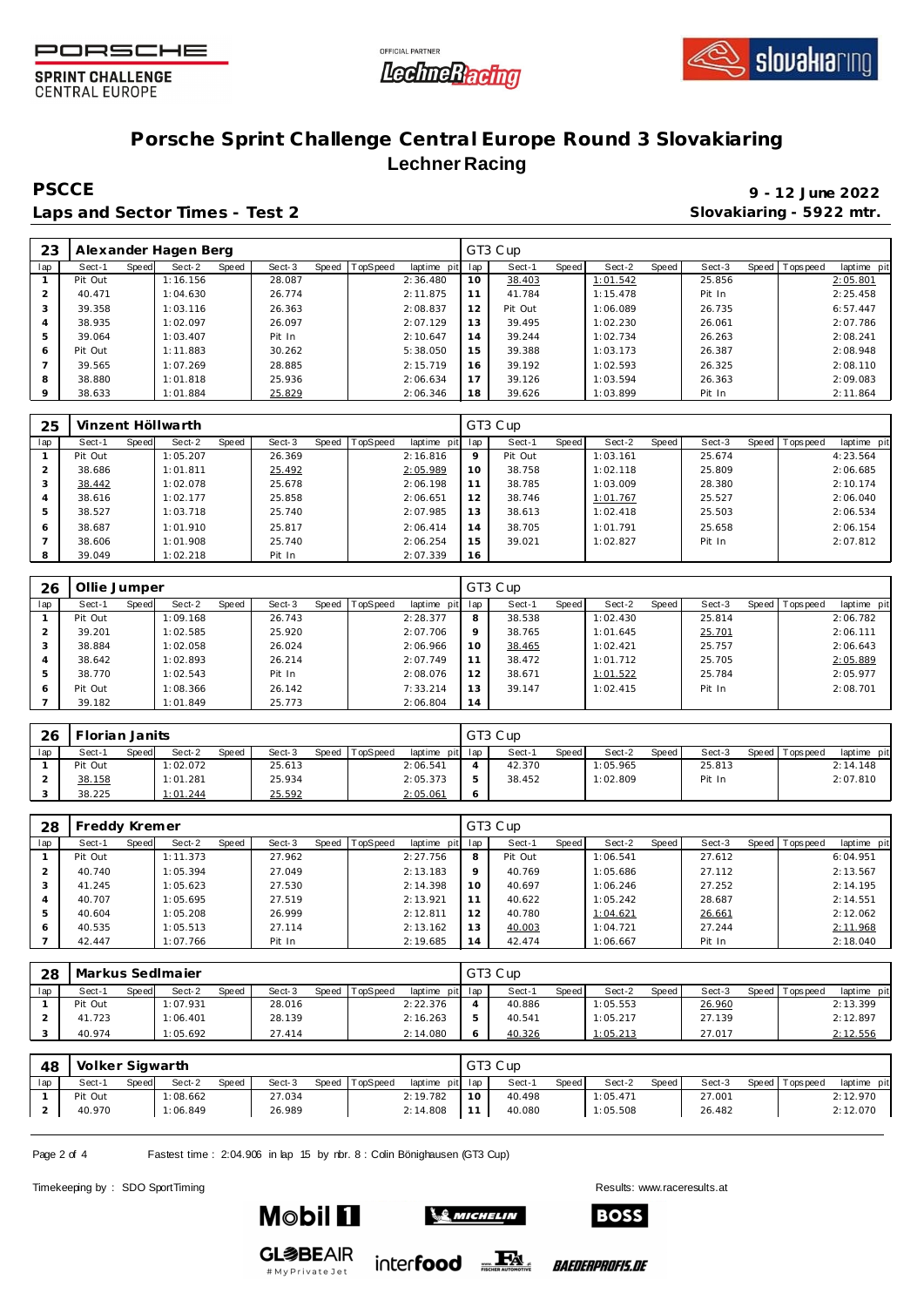





### **Porsche Sprint Challenge Central Europe Round 3 Slovakiaring Lechner Racing**

## **PSCCE 9 - 12 June 2022**

|   |         | Laps and Sector Times - Test 2 |        |          |                 |        |          |        | Slovakiaring - 5922 mtr. |
|---|---------|--------------------------------|--------|----------|-----------------|--------|----------|--------|--------------------------|
|   | 41.172  | 1:06.779                       | 26.839 | 2:14.790 | 12 <sub>1</sub> | 40.356 | 1:06.124 | 26.623 | 2:13.103                 |
|   | 40.257  | 1:05.455                       | 26.540 | 2:12.252 | 13 <sub>1</sub> | 41.085 | 1:04.399 | 26.786 | 2:12.270                 |
|   | 40.545  | 1:05.705                       | 26.522 | 2:12.772 | 14              | 39.983 | 1:05.435 | 26.386 | 2:11.804                 |
| 6 | 40.058  | 1:06.233                       | 26.467 | 2:12.758 | 15              | 40.383 | 1:06.492 | 26.422 | 2:13.297                 |
|   | 39.876  | 1:09.013                       | 26.617 | 2:15.506 | 16              | 39.741 | 1:04.978 | 26.374 | 2:11.093                 |
| 8 | 40.169  | 1:05.061                       | Pit In | 2:13.833 | 17              | 44.542 | 1:09.957 | Pit In | 2:25.199                 |
|   | Pit Out | 1:07.759                       | 27.118 | 5:23.997 | 18              |        |          |        |                          |

| 56             |         |              | Günter Benninger |       |        |         |                 |             |     | GT3 Cup |       |          |       |        |                |             |
|----------------|---------|--------------|------------------|-------|--------|---------|-----------------|-------------|-----|---------|-------|----------|-------|--------|----------------|-------------|
| lap            | Sect-1  | <b>Speed</b> | Sect-2           | Speed | Sect-3 | Speed T | <b>TopSpeed</b> | laptime pit | lap | Sect-1  | Speed | Sect-2   | Speed | Sect-3 | Speed Topspeed | laptime pit |
|                | Pit Out |              | 1:19.627         |       | 35.365 |         |                 | 2:45.618    | 11  | 40.249  |       | 1:04.672 |       | 27.134 |                | 2:12.055    |
| $\overline{2}$ | 42.620  |              | 1:07.969         |       | 26.761 |         |                 | 2:17.350    | 12  | 43.207  |       | 1:08.837 |       | 27.489 |                | 2:19.533    |
| 3              | 39.775  |              | 1:05.754         |       | 27.056 |         |                 | 2:12.585    | 13  | 41.585  |       | 1:06.077 |       | 27.136 |                | 2:14.798    |
| 4              | 40.150  |              | 1:05.376         |       | 26.330 |         |                 | 2:11.856    | 14  | 40.284  |       | 1:05.581 |       | Pit In |                | 2:14.276    |
| 5              | 39.885  |              | 1:06.348         |       | 26.314 |         |                 | 2:12.547    | 15  | Pit Out |       | 1:21.377 |       | 32.336 |                | 12:35.552   |
| 6              | 39.417  |              | 1:05.258         |       | 26.292 |         |                 | 2:10.967    | 16  | 46.555  |       | 1:07.744 |       | 26.636 |                | 2:20.935    |
|                | 40.518  |              | 1:06.520         |       | Pit In |         |                 | 2:16.056    | 17  | 40.363  |       | 1:04.452 |       | 26.329 |                | 2:11.144    |
| 8              | Pit Out |              | 1:07.347         |       | 27.290 |         |                 | 6:13.778    | 18  | 39.394  |       | 1:06.890 |       | 26.996 |                | 2:13.280    |
| 9              | 40.060  |              | 1:05.592         |       | 26.508 |         |                 | 2:12.160    | 19  | 39.919  |       | 1:04.984 |       | Pit In |                | 2:19.253    |
| 10             | 40.016  |              | 1:05.196         |       | 26.680 |         |                 | 2:11.892    | 20  |         |       |          |       |        |                |             |

| 63  | ∟eo Willert |       |          |       |        |       | GT3 Cup  |                 |              |        |       |          |       |        |       |                  |             |
|-----|-------------|-------|----------|-------|--------|-------|----------|-----------------|--------------|--------|-------|----------|-------|--------|-------|------------------|-------------|
| lap | Sect-1      | Speed | Sect-2   | Speed | Sect-3 | Speed | TopSpeed | laptime<br>pitl | lap          | Sect-1 | Speed | Sect-2   | Speed | Sect-3 | Speed | <b>Tops peed</b> | laptime pit |
|     | Pit Out     |       | 1:07.690 |       | 26.843 |       |          | 2: 21.434       |              | 40.516 |       | 1:06.559 |       | 27.027 |       |                  | 2:14.102    |
|     | 40.636      |       | 1:05.722 |       | 26.296 |       |          | 2:12.654        | $\circ$<br>O | 40.292 |       | 1:05.937 |       | 26.567 |       |                  | 2:12.796    |
|     | 39.914      |       | 1:05.685 |       | 26.707 |       |          | 2:12.306        | $\Omega$     | 39.925 |       | 1:05.409 |       | 26.444 |       |                  | 2:11.778    |
|     | 39.749      |       | 1:05.188 |       | Pit In |       |          | 2:19.801        | 10           | 40.289 |       | 1:05.620 |       | 26.368 |       |                  | 2:12.277    |
| 5   | Pit Out     |       | 1:05.118 |       | 27.829 |       |          | 27:19.623       |              | 39.708 |       | 1:04.764 |       | 26.374 |       |                  | 2:10.846    |
|     | 40.303      |       | 1:09.292 |       | 26.945 |       |          | 2:16.540        | 12           | 39.733 |       | 1:07.539 |       | Pit In |       |                  | 2:18.048    |

| 64  | Lach<br>omasz<br>. ت |       |          |       |        |       |          |          |             | GT4 Clubsport |       |         |       |        |                   |             |
|-----|----------------------|-------|----------|-------|--------|-------|----------|----------|-------------|---------------|-------|---------|-------|--------|-------------------|-------------|
| lap | Sect-                | Speed | Sect-2   | Speed | Sect-3 | Speed | TopSpeed | laptime  | pit lap     | Sect-         | Speed | Sect-2  | Speed | Sect-3 | Speed   Tops peed | laptime pit |
|     | Pit Out              |       | 1:06.113 |       | 28.061 |       |          | 2:16.060 | $\sim$<br>- | 44.709        |       | :07.278 |       | Pit In |                   | 2:21.238    |

| 64  | Maciej Walenda |       |          |       |        |       |          |                 |         | GT4 Clubsport |         |          |         |        |                   |             |
|-----|----------------|-------|----------|-------|--------|-------|----------|-----------------|---------|---------------|---------|----------|---------|--------|-------------------|-------------|
| lap | Sect-1         | Speed | Sect-2   | Speed | Sect-3 | Speed | TopSpeed | laptime pit lap |         | Sect-1        | Speed ! | Sect-2   | Speed I | Sect-3 | Speed   Tops peed | laptime pit |
|     | Pit Out        |       | 1:07.024 |       | 29.990 |       |          | 2:21.345        | $\circ$ | 41.796        |         | 1:06.430 |         | 27.995 |                   | 2:16.221    |
|     | 41.226         |       | 1:04.803 |       | 27.545 |       |          | 2:13.574        | 10      | 42.075        |         | 1:08.157 |         | Pit In |                   | 2:23.839    |
|     | 41.290         |       | 1:04.557 |       | 27.531 |       |          | 2:13.378        | 11      | Pit Out       |         | 1:06.818 |         | 28.105 |                   | 7:27.992    |
|     | 42.455         |       | 1:06.060 |       | Pit In |       |          | 2:17.070        | 12      | 43.082        |         | 1:06.873 |         | 28.117 |                   | 2:18.072    |
|     | Pit Out        |       | 1:06.101 |       | 27.992 |       |          | 5:32.347        | 13      | 42.266        |         | 1:07.325 |         | 29.767 |                   | 2:19.358    |
| 6   | 41.819         |       | 1:06.371 |       | 27.661 |       |          | 2:15.851        | 14      | 43.182        |         | 1:06.803 |         | 27.916 |                   | 2:17.901    |
|     | 41.801         |       | 1:05.705 |       | 28.023 |       |          | 2:15.529        | 15      | 42.292        |         | 1:06.914 |         | 28.028 |                   | 2:17.234    |
| 8   | 42.520         |       | 1:06.384 |       | 27.945 |       |          | 2:16.849        | 16      | 42.114        |         | 1:07.107 |         | Pit In |                   | 2:21.976    |

| 69  |         | ennart Marioneck. |          |       |        |       | GT4 Clubsport |             |         |         |       |          |       |        |         |           |             |
|-----|---------|-------------------|----------|-------|--------|-------|---------------|-------------|---------|---------|-------|----------|-------|--------|---------|-----------|-------------|
| lap | Sect-1  | Speed             | Sect-2   | Speed | Sect-3 | Speed | TopSpeed      | laptime pit | lap     | Sect-1  | Speed | Sect-2   | Speed | Sect-3 | Speed I | Tops peed | laptime pit |
|     | Pit Out |                   | 1:09.255 |       | 28.586 |       |               | 2:25.003    | 6       | 44.517  |       | 1:11.722 |       | Pit In |         |           | 2:26.539    |
|     | 41.959  |                   | 1:06.107 |       | 27.718 |       |               | 2:15.784    |         | Pit Out |       | 1:06.090 |       | 27.618 |         |           | 15:02.202   |
|     | 42.160  |                   | 1:05.496 |       | 27.728 |       |               | 2:15.384    | 8       | 40.940  |       | 1:05.152 |       | 27.182 |         |           | 2:13.274    |
|     | 41.373  |                   | 1:05.700 |       | 27.784 |       |               | 2:14.857    | $\circ$ | 43.013  |       | 1:11.175 |       | Pit In |         |           | 2:28.021    |
|     | 41.336  |                   | 1:05.662 |       | 27.694 |       |               | 2:14.692    | 10      |         |       |          |       |        |         |           |             |

| 80  | Alex Ellinger |       |          |       |        |                |             |         | GT3 Cup |       |          |       |        |       |            |             |
|-----|---------------|-------|----------|-------|--------|----------------|-------------|---------|---------|-------|----------|-------|--------|-------|------------|-------------|
| lap | Sect-1        | Speed | Sect-2   | Speed | Sect-3 | Speed TopSpeed | laptime pit | lap     | Sect-1  | Speed | Sect-2   | Speed | Sect-3 | Speed | T ops peed | laptime pit |
|     | Pit Out       |       | 1:18.031 |       | 34.684 |                | 2:44.158    | $\circ$ | 40.172  |       | 1:04.117 |       | 26.496 |       |            | 2:10.785    |
|     | 46.107        |       | 1:08.442 |       | 27.744 |                | 2:22.293    | 10      | 40.191  |       | 1:06.284 |       | Pit In |       |            | 2:20.011    |
| 3   | 41.500        |       | 1:05.917 |       | 27.125 |                | 2:14.542    |         | Pit Out |       | 1:04.504 |       | 26.613 |       |            | 4:01.244    |
| 4   | 40.506        |       | 1:05.379 |       | 26.932 |                | 2:12.817    | 12      | 40.028  |       | 1:03.840 |       | 26.670 |       |            | 2:10.538    |
| ь   | 40.539        |       | 1:05.337 |       | 26.715 |                | 2:12.591    | 13      | 39.891  |       | 1:03.761 |       | 26.374 |       |            | 2:10.026    |
| 6   | 40.470        |       | 1:04.963 |       | 27.146 |                | 2:12.579    | 14      | 39.842  |       | 1:03.556 |       | 26.447 |       |            | 2:09.845    |

Page 3 of 4 Fastest time : 2:04.906 in lap 15 by nbr. 8 : Colin Bönighausen (GT3 Cup)

Timekeeping by : SDO SportTiming Results: [www.raceresults.a](www.raceresults.at)t

**Mobil 1** 

**GL参BEAIR** 

# My Private Jet



inter**food** EX

*BAEDERPROFIS.DE* 

**BOSS**